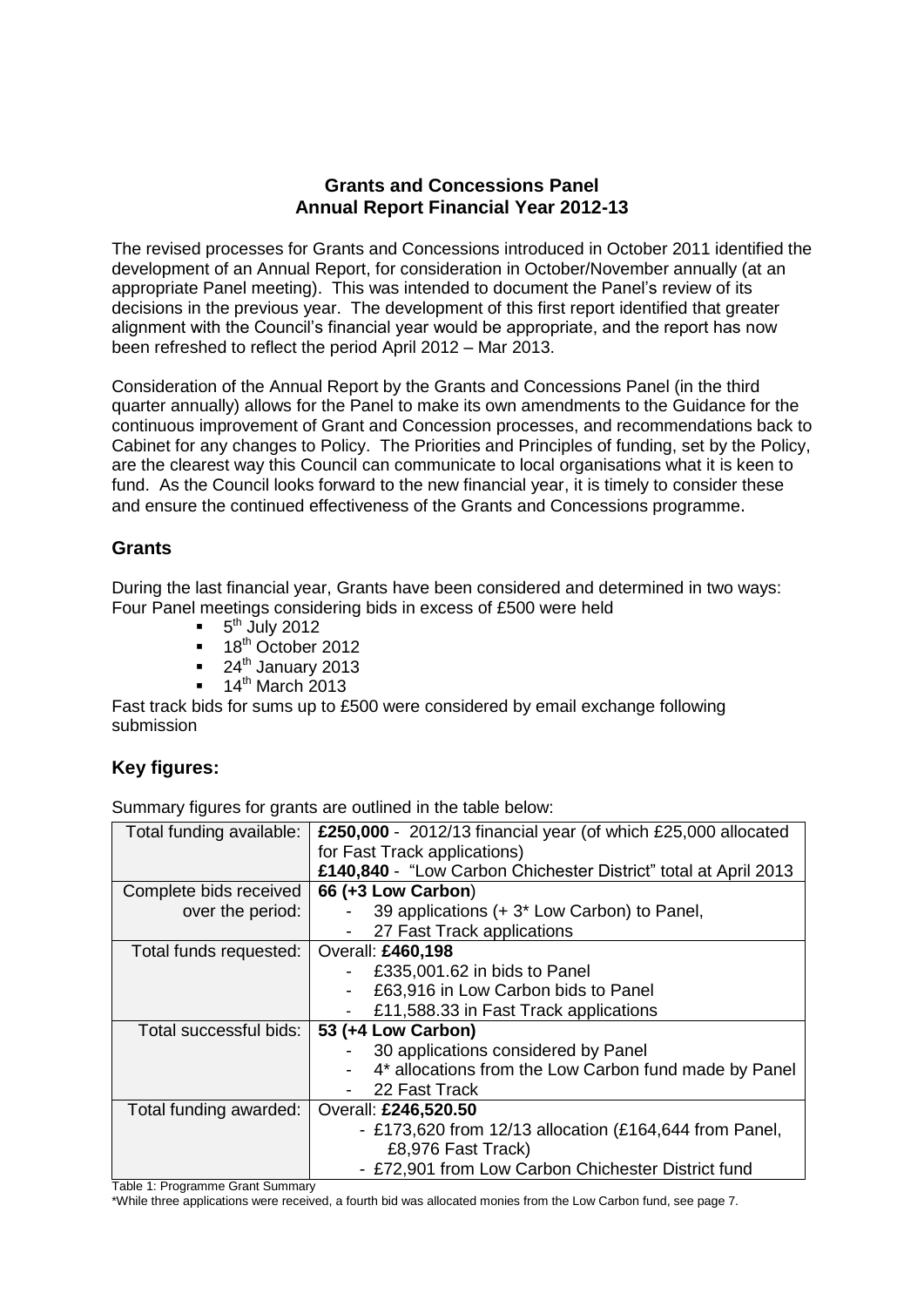#### **Summary observations:**

- The Grants and Concessions Panel has supported 30 applicants in this review period. Through the Fast track process another 22 were supported.
- Of the 52 successful applications, the average award was £4402.15**.** The average Panel award (excluding Low Carbon bids) was (£5488.13) and the average Low Carbon award was £18,225.25**.** The average Fast Track award was £408.
- The Grants and Concessions Panel awarded less than the requested grant amount 12 times, another three Fast track applicants were made reduced offers.
- Three maximum Grants of £25,000 were offered, including one which was part funded by both the annual pot and the Low Carbon fund (totalling £25,000). Two further offers under the Low carbon fund of £24,702 and £24,840 were made.
- 11 applications considered under the programme were refused, (four were Fast track applications, the others were considered by the Panel). A further application was deferred and two applications were withdrawn by applicants.
- Based on grant awards (excluding Low Carbon fund), 49% of awards went under the 'Health & Wellbeing' priority. The lowest funded priority was the Environment. The Low Carbon awards constituted 29.6% of all funds awarded in the period.

#### **Grants- decisions made by the Grants and Concessions Panel:**

A full list of decisions made on grant applications to the Grants and Concessions Panel during the review period is documented in the Appendix 1.

The outline below gives an overview of the grant applications considered by each Panel meeting:

## **5 th July 2012:**

The Panel considered 7 applications, requesting a total of £54,477.06, a Low Carbon application for £24,840, and were advised of an emergency award made under executive delegation prior to the meeting of £15,000. All applications were approved but four bids were offered lower amounts than requested.

### **18th October 2012:**

The Panel considered 9 applications, requesting a total of £101,990. Two bids were refused, and a further three were offered less than they had applied for. A single Low Carbon application of £18,393 was approved, but at a lower value than applied for.

### **24th January 2013:**

Panel considered 10 applications at the first meeting of the New Year, with total requests of £75,612.36. Two applications were refused, and a further two were awarded at a reduced amount. One application for £25,000 was approved but Panel identified that elements of the bid could have been eligible for the Low Carbon fund, and officers were delegated to engage with the applicant and propose the split (which was subsequently agreed by Panel at a later meeting). A further Low Carbon fund application was approved for £20,673.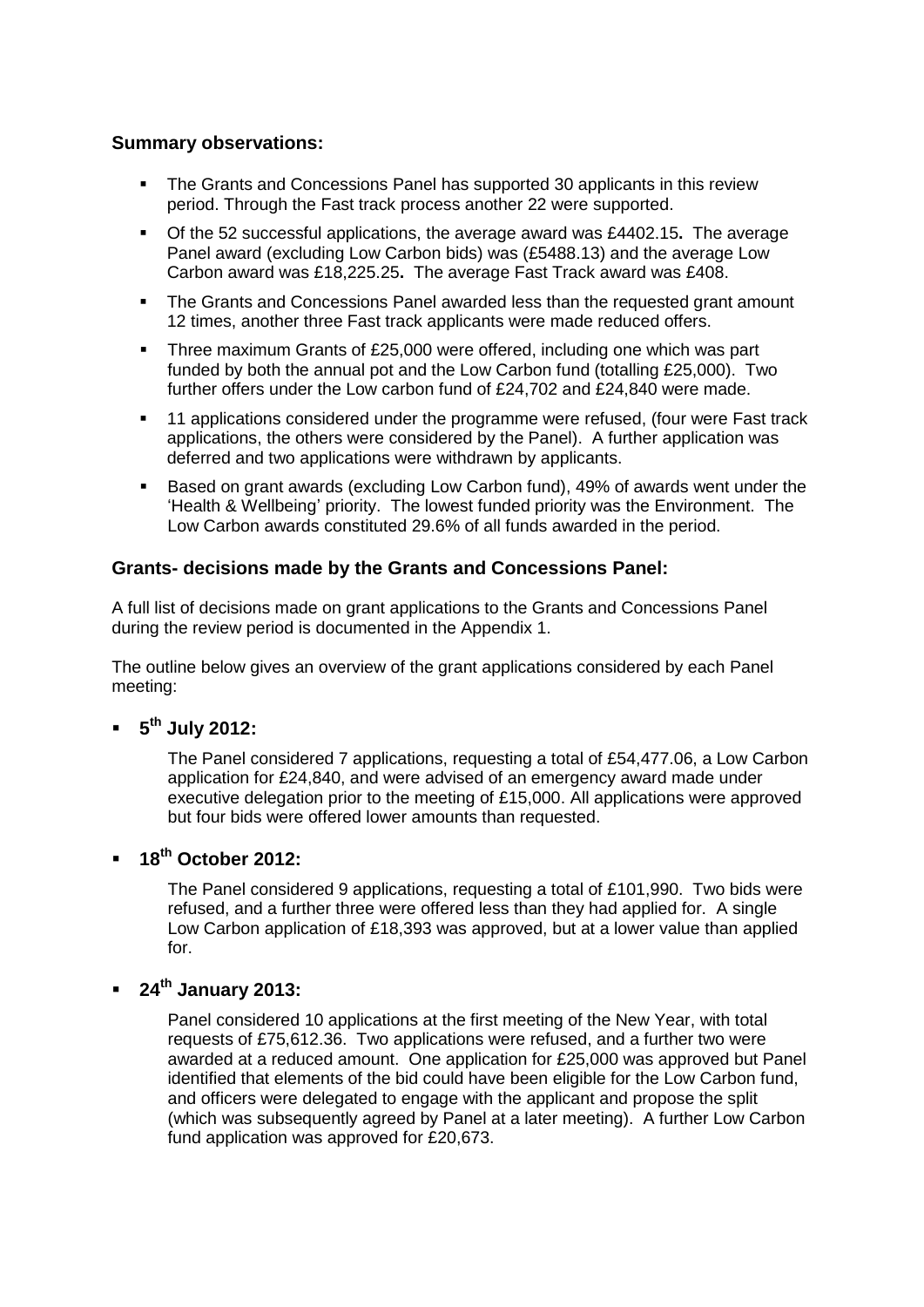# **14th March 2013:**

As the last Panel of the financial year, this meeting considered the highest number of applications of the four meetings. 12 applications with total requests of £87,922.20 were considered. One application was withdrawn by the applicant before the day of the meeting, three applications (totalling £48,000) were refused, and two of the seven approved applications were offered reduced awards.

## **Applications refused:**

Seven applications were refused by Panel during the period. The reasons for refusal varied and while some of the applications were for very large amounts (two were maximum requests of £25,000 a further application was for £20,000) three were well below the average applicant value. Four were submitted under the Health & Wellbeing priority, but this is consistent with the profile of all bids. Refused applications tended to follow a low "score" from the officer assessment summarised to Panel, which reflected that applications (or the proposed projects) failed to evidence how they met the criteria.

### **Analysis of grant applications by funding priority heading:**

- Of all applications to Panel received, 59% were under the 'Health and Wellbeing' priority, 13% 'Economy', 13% 'Housing & Neighbourhoods', 10% 'Transport and Access' and 5% 'Environment'.
- Total bids under the 'Economy' priority were £87,000, averaging £17,400. Only 3 of the 5 bids were successful, of the three maximum applications only one was approved, and the other two applications received one received their full request and the other received 30% of what was requested.
- Total bids under the 'Environment' priority were £17,000 and were all approved at the full amount bid for, the only priority area to do so. However, with only two applications this is not a robust sample to draw conclusions from.
- Total bids under the "Health & Wellbeing' priority were £130,781.86 an average request of £5,686.17. With 4 refused and 1 withdrawn, £81,522 was allocated under this priority.
- Total bids under the 'Housing & Neighbourhoods' priority were £42,000 and were all approved at the full amount (although one successful application was split between this priority and the Low carbon fund, resulting in a total of £24,622 being applied to the above priority).
- Three applications under the 'Transport and Access' priority totalled £65,240. With one refused and one deferred only £8,500 was allocated to projects.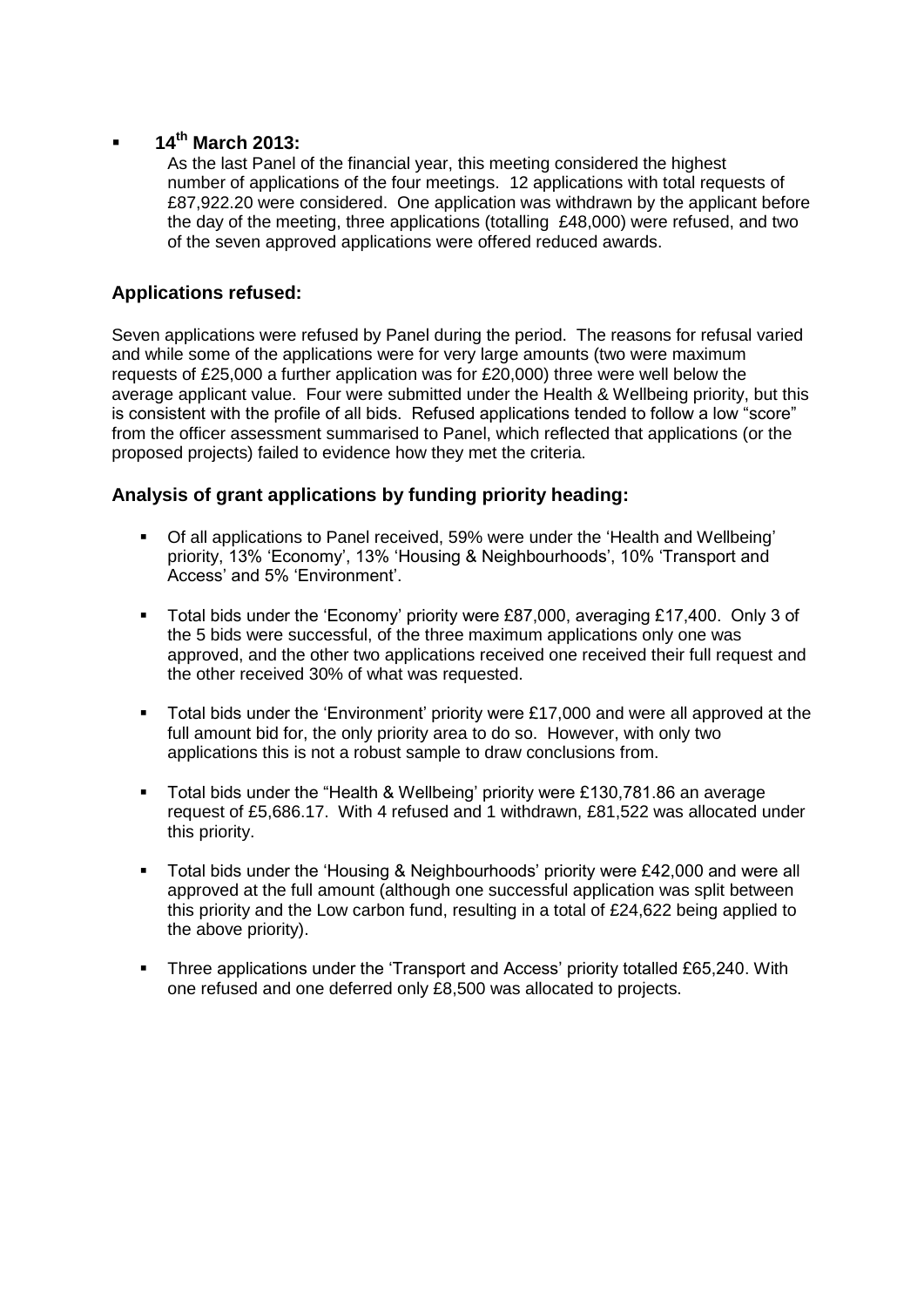Table 2 below analyses successful grants by priority:

| <b>Priority</b>                                                                   | Count | Grant<br><b>Requested</b> | <b>Grant Awarded</b><br>(value/as<br>percentage of<br>request) |  |
|-----------------------------------------------------------------------------------|-------|---------------------------|----------------------------------------------------------------|--|
| Health & Wellbeing                                                                | 19    | £103,399.40               | £81,522.00 / 79%                                               |  |
| Housing & Neighbourhoods                                                          | 5     | £42,000                   | £24,622 / 100%*                                                |  |
| Economy                                                                           | 3     | £40,000                   | £33,000 / 83%                                                  |  |
| <b>Transport &amp; Access</b>                                                     | 2     | £26,000                   | £8,500 / 33%                                                   |  |
| Environment                                                                       | 2     | £17,000                   | £17,000 / 100%                                                 |  |
| Totals                                                                            | 47    | 256,104.06                | 228,661.00                                                     |  |
| *1 application split to draw funds from Low Carbon pot, so application successful |       |                           |                                                                |  |

Table 2: Grants by priority

Figure 1 below illustrates, by theme, the total value of all applications made (under that theme), the total value of applications that were approved by Panel (based on their original application value), and the total value of awards made.



Figure 1: breakdown of applications by theme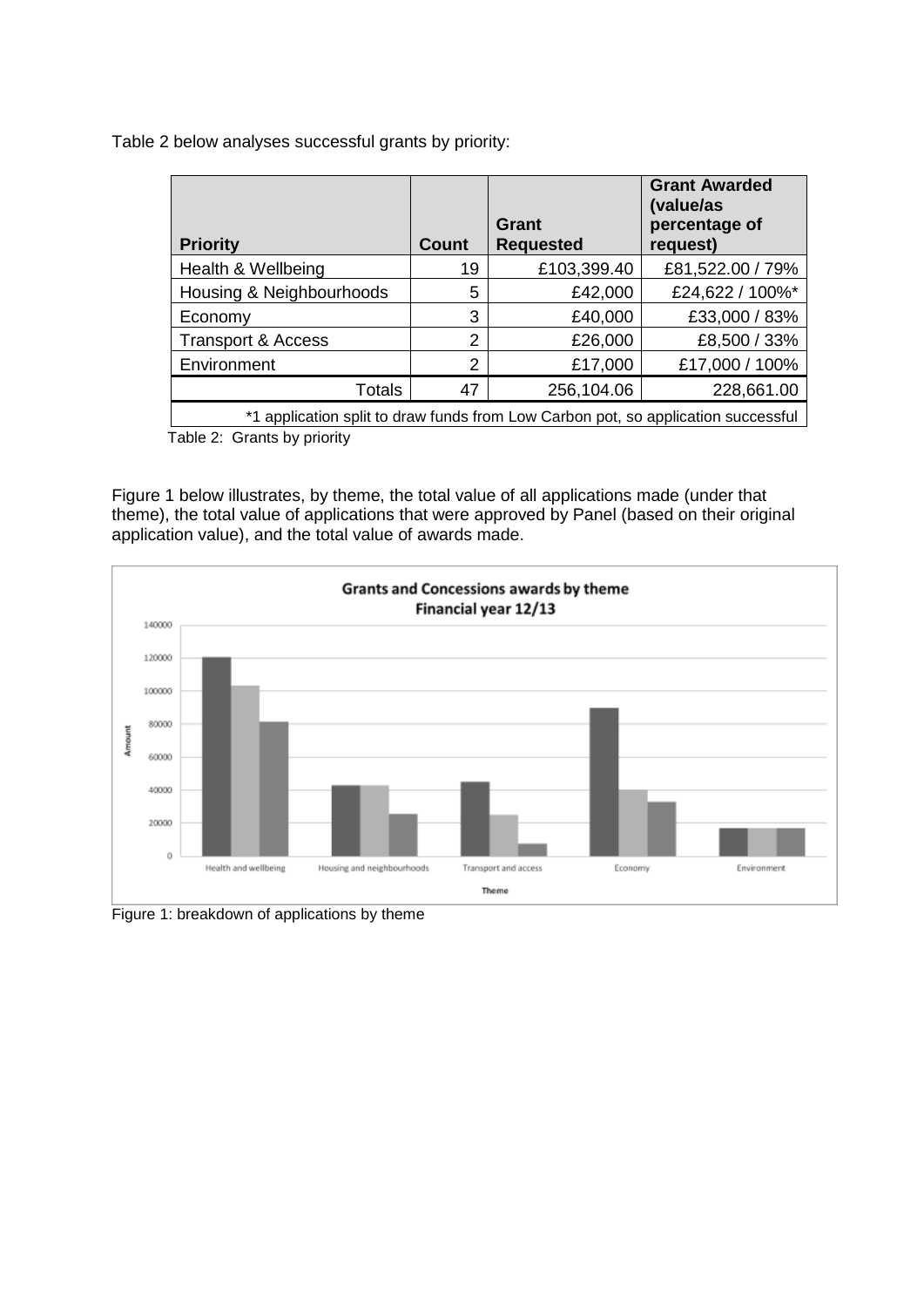#### **Fast track grants:**

For applications for up to £500, applications can be made using a shorter application form. Applications are summarised and circulated to the Chair and two other members of the Grants and Concessions Panel by email and the decision is determined electronically without waiting for the following Panel date.

A full list of decisions made on Fast Track applications during the review period are documented in the Appendix 2.

During the financial year 12-13, 27 Fast Track applications received, of which 22 were successful, four were refused and one was withdrawn by the applicant. Of the successful grant awards:

- 19 applicants (86% of approved Fast Track applications) received the full amount they had requested, three were given a lesser grant offer (from 50% - 67% of original request). The smallest request (and award) was £125. 11 of the applications (40%) requested the maximum £500, two of those were refused and the remaining nine all received the full amount they had applied for.
- Over half of all Fast Track applications had ticked the "Health & Wellbeing" priority. Fig 2 (below) shows the distribution of the value of successful grants by priority theme
- Fast track bids came from across the District, and of the successful 22 applications, five came from Midhurst, three came from Selsey and two from Chichester. Four of the applications had District wide, or a very broad geographic benefit. A full geographic analysis of all grant awards is in a later section of this report.



Figure 2: fast-track applications by theme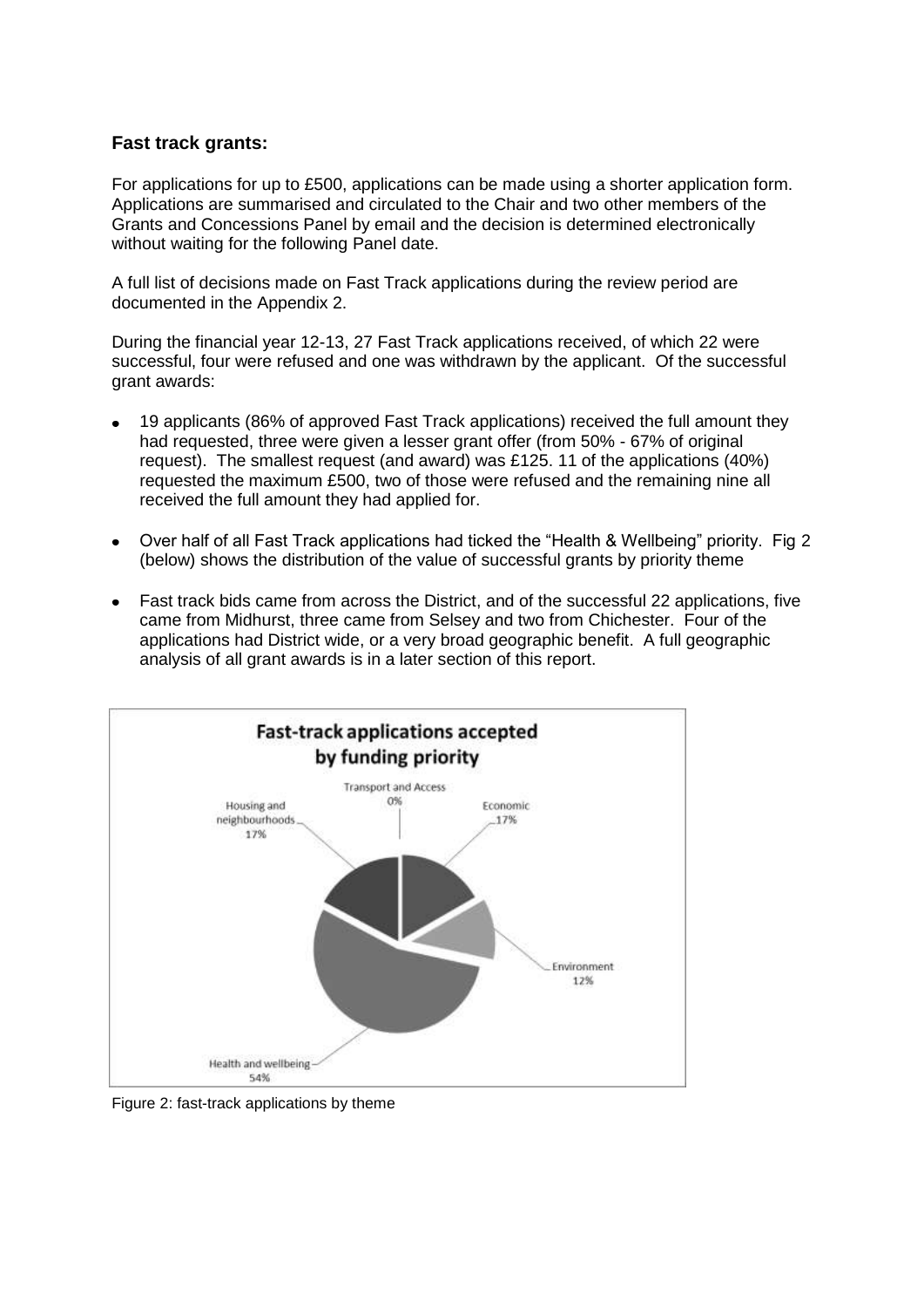## **Low Carbon Chichester District fund:**

The Low Carbon Chichester District Fund is a ring-fenced pot of funding which originated from the Energy Saving Trust, as opposed to the main Chichester District Council funds.

The aim of this specific grant is to fund projects that:

- Reduce carbon emissions in the District
- $\bullet$ Reduce fuel bills and provide affordable warmth
- Reduce fuel poverty  $\bullet$
- Raise awareness of/and increase energy efficiency.  $\bullet$

The grant fund is available to either:

- Groups of domestic properties, or  $\bullet$
- Community buildings

The minimum grant amount is £10,000 and so fast track funding is not available under this scheme. The total funds available under the 'Low Carbon Chichester District Fund' at the start of the period were £140,840.

| Organisation                                 | Project                                                                                                                                                       | <b>Request</b> | Award   |
|----------------------------------------------|---------------------------------------------------------------------------------------------------------------------------------------------------------------|----------------|---------|
| Harting C of E Primary<br>School             | Funding for roof of Eco-Roundhouse                                                                                                                            | £24,850        | £24,850 |
| <b>Graffham Pavilion</b>                     | Installation of low carbon measures                                                                                                                           | £20,673        | £20,673 |
| <b>Tuppenny Barn</b><br><b>Education Ltd</b> | Air source heat pump, under floor<br>heating and rainwater recovery for new<br>education centre                                                               | £18,393        | £10,000 |
| Henry Warren Village<br>Club                 | Applied under Housing and<br>Neighbourhoods priority for support to<br>redevelopment project. Low carbon<br>measures identified and allocated to this<br>fund |                | £17,378 |
| Total                                        |                                                                                                                                                               |                | £72,901 |

There have been four awards from the fund during the period:

All applications to this fund were successful in the period. Excluding the last application, 87% of the total requests total was awarded.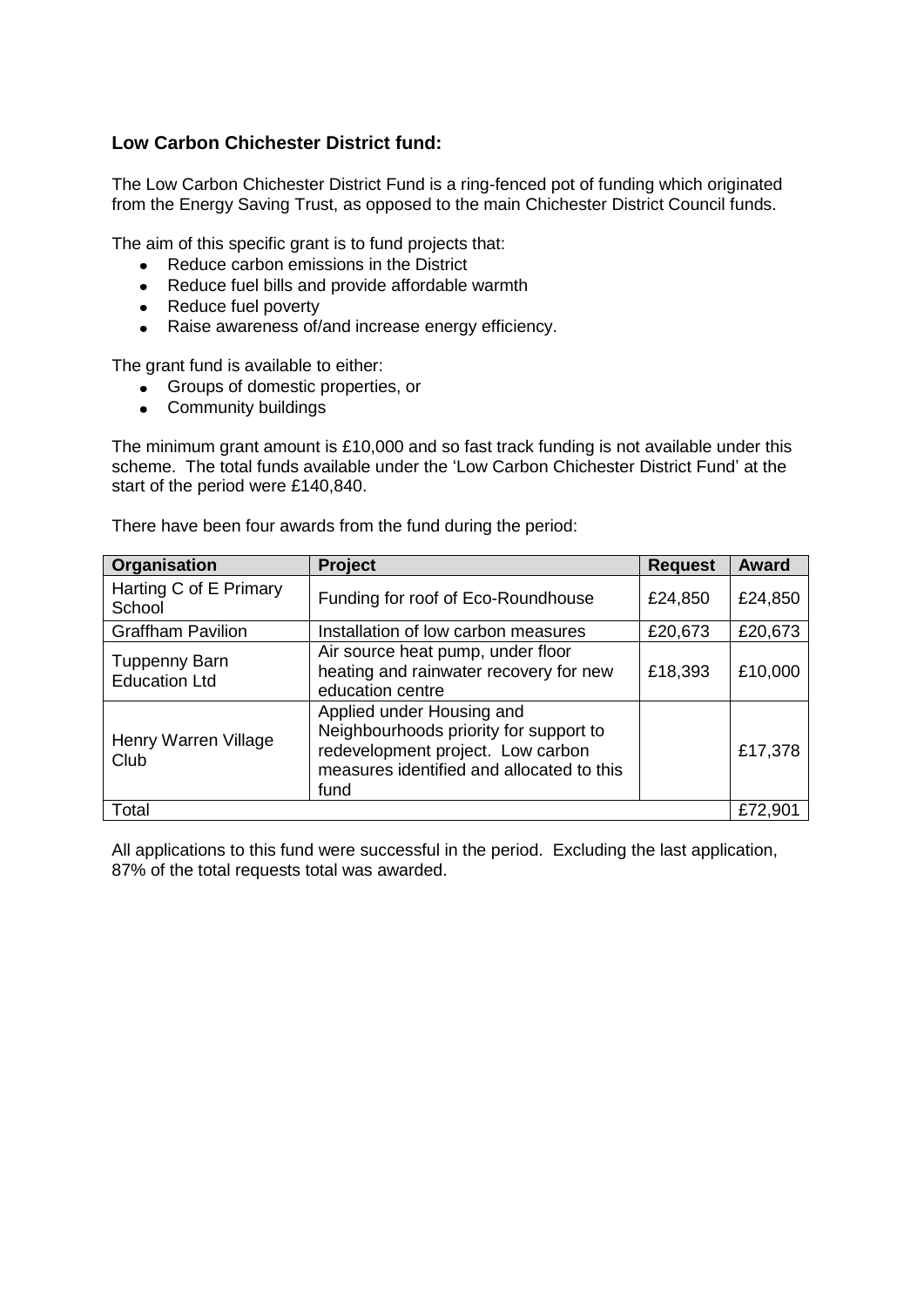### **Geographic analysis:**

The Grants & Concessions programme's funding policy sets no specific expectations for where funding should be awarded. The only relevant criterion set in the programme guidance is that bids must "primarily benefit residents of the Chichester District".

More than 21 individual parishes in the District benefited from successful applications to the grants programme (including Fast track and Low Carbon). These were in addition to the 14 successful applications that identified beneficiaries from a wider area across the district (either projects that were to be deployed in multiple locations, projects that geographically served an area larger than a single parish, or a service that was available to relevant users from across the District).

The map below shows the distribution of successful applications across the District. Due to the relative population and the appropriateness of locating events or projects in the City, Chichester has by far the highest number of applications (21 submitted) and equitably the highest number of refused bids (seven, or 33% of bids). There were six bids from Selsey of which one was refused and one withdrawn. Midhurst also had three bids, all successful, and a further three that were for wider projects centred on the town.

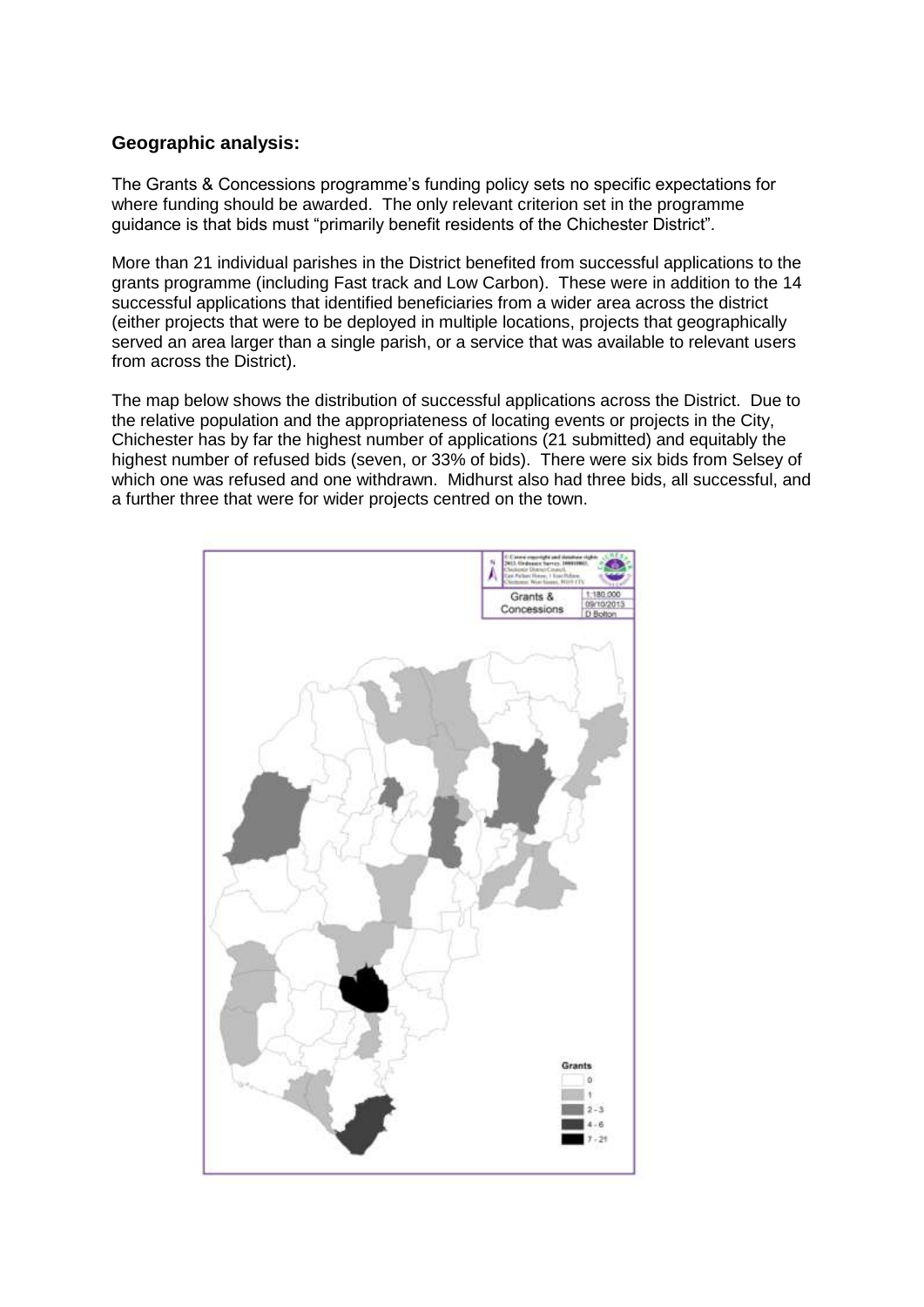### **Priorities and principles of funding**

One purpose of the Annual Report is Members to consider the effectiveness of the Grants programme. In a purely practical sense, the guidance guides applicants in making applications and the Council in determining them. In a more general sense, the opportunity exists to review the "Priorities and Principles" of funding to determine if the processes are bringing forward the types of project this Council would like to fund.

This first full financial year of applications has generated a good range of applications. Broadly speaking the 'Environment' priority has not attracted equitable numbers of applications, but it is accepted that the Low Carbon Chichester District fund draws out aligned projects and aspirations. The fund will not be replenished and as it is expended we may see an increase in bids under the 'Environment' priority.

The Grants and Concessions Panel may wish to review the priorities and principles and make recommendations back to Cabinet as the Council prepares for the coming Financial Year. However, the proposals for receiving applications from Parish Councils for New Homes Bonus monies of up to £457,000 (deadline for applications is  $1<sup>st</sup>$  October 2013) may make it appropriate to await the outcome of that process before review.

#### **Service Level Agreements**

Chichester District Council maintains a number of on-going financial arrangements with Voluntary Organisations, which are conditional upon performance against a Service Level Agreement or contracts that set the duration and purpose of the funding and the expected outcomes. Monitoring and renewal of these is undertaken by officers, but will be referred to the Grants and Concessions Panel where, for instance, performance issues require consideration of the continuance of funding. These organisations have not been included in the main grants analysis as the budget is held separately.

The table below sets out the current arrangements in place (a significant number are due for renewal next year and negotiations are currently underway to establish next steps).

| Organisation                       | <b>Funding Type</b>    | <b>Value 2012/13</b> | <b>Duration</b>            |
|------------------------------------|------------------------|----------------------|----------------------------|
| Arun & Chichester                  | Contract               | £66,800              | 2010/11 - 2012/13          |
| Citizens Advice Bureau             |                        |                      |                            |
| <b>Chichester District</b>         | Contract               | £12,100              | 2008/09 - 2012/13          |
| <b>Volunteer Centre</b>            |                        |                      |                            |
| <b>Voluntary Action Arun &amp;</b> | <b>Grant - Service</b> | £29,600              | $2011/12 - 2013/14$        |
| Chichester                         | Agreement              |                      | 3 year funding arrangement |
| Shopmobility                       | <b>Grant - Service</b> | £15,000              | 2012/13                    |
|                                    | Agreement              |                      | Annually reviewed          |
| Stonepillow                        | <b>Grant - Service</b> | £25,000              | $2011/12 - 2013/14$        |
|                                    | Agreement              |                      | 3 year funding arrangement |

Table 3: SLAs 2012/13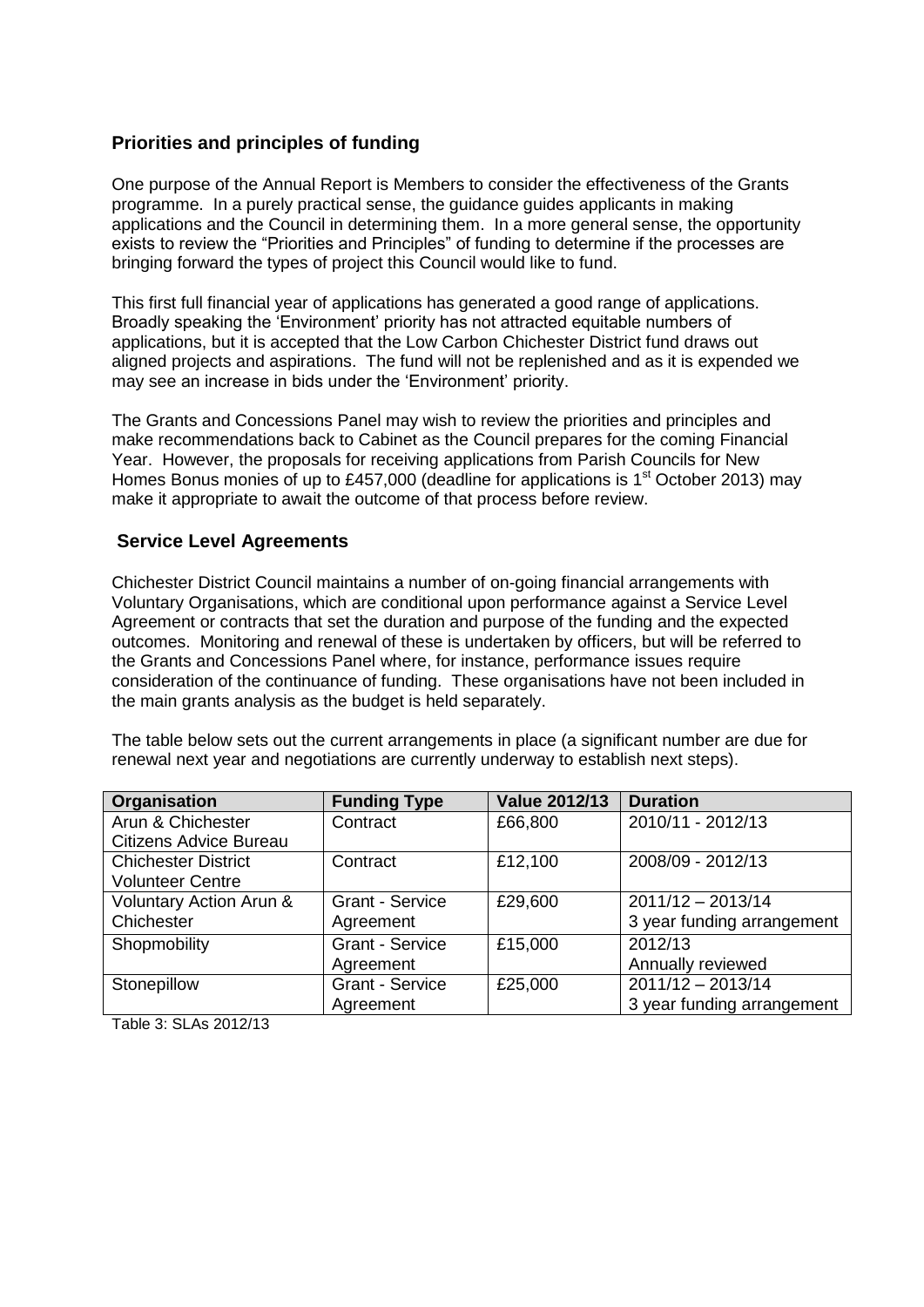# **Discretionary Rate Relief**

| <b>Relief eligibility</b>    | <b>Organisations</b><br>(number) | <b>Total Award</b><br>(relief to<br>organisation) | <b>Total Cost</b><br>(to $CDC^*$ ) |
|------------------------------|----------------------------------|---------------------------------------------------|------------------------------------|
| Not for profit organisations |                                  | £8,247.68                                         | £2,061.92                          |
| Charities                    | 3                                | £12,460.17                                        | £9,345.13**                        |
| <b>Rural Public Houses</b>   |                                  | £14,794.44                                        | £3,698.61                          |
| <b>Rural Shops</b>           | 26                               | £33,764.45                                        | £8,441.12                          |
| <b>Exceptional Circs</b>     |                                  | -                                                 |                                    |
| <b>Overall totals</b>        | 40                               | £69,266.74                                        | £23,546.78                         |

Appendix 3 details all recipients of Discretionary Rate Relief in 2012/13. In summary:

\*only 25% of the relief is paid by the Council, or \*\* 75% in the case of Charities

#### **Geographic analysis**

The appendix details the locations of organisations in receipt of relief, and the distribution by Parish reflects the rural bias to a number of these eligibilities. Total award and cost to CDC is always in proportion to the rateable value of individual organisations and businesses, so form no basis of comparison.

### **Notice of changes to Guidance from 1 April 2013**

The discretionary rate relief guidance has been amended from 1 April 2013 to reflect the changes resulting from Business Rates Retention Regulations. Existing awards have been accounted for within a business rates baseline calculation which means the costs of these awards will remain as before. From 1 April 2013 the council will be responsible for funding 40% of any new award that exceed the business rates baseline with the exception of local discretionary relief which is fully funded by the council.

### **Concessionary Rents**

Appendix 4 provides details of all Concessionary rents determined during the review period, including both applications made under delegated powers (tenancy of start up units at St James Industrial Estate, made in Estates Dept in consultation with colleagues in Economic Development) and those applications presented to Grants and Concessions Panel meetings.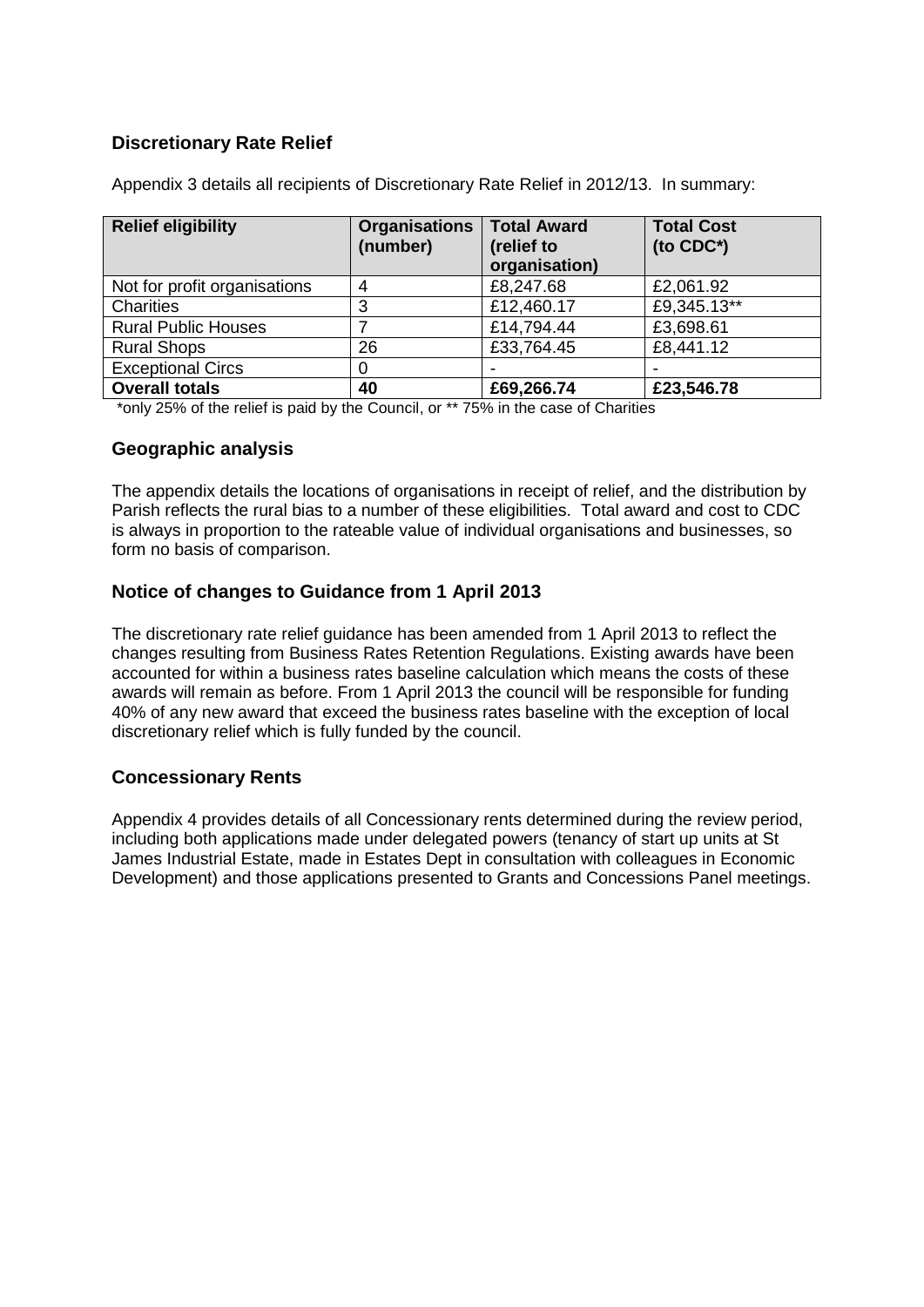### **Geographic analysis**

The appendix details the locations of premises occupied by businesses or organisations in receipt of a rent concession. Broadly these assets would form two types:

Commercial premises – typical concessions are for start up businesses and tend to be focussed on the Council owned St James Industrial Estate in Chichester East ward. Although tenants may be residents from many parts of the District (or outside) it is recognised that Chichester is a good location for business start up, and the concessions both assist with residents progressing their business aspirations and (for those attracted from outside the District) assists economic growth and employment opportunities for the District.

Inheritances – the Council also owns a number of freehold properties around the District which typically have a long association with a particular group or organisation. While it is of value to understand the estate and which communities are directly benefitting from concessions, there is an obvious inequity across parishes that this Council does not have equivalent buildings in all areas.

### **Appendices**

- 1 Summary of all large grant applications (over £500) received 2012-13
- 2 Summary of all Fast Track grant applications (up to £500) received 2012-2013
- 3 Summary of all Discretionary Rate Relief provided 2012-13
- 4 Summary of all Discretionary Rents agreed in the period 2012-13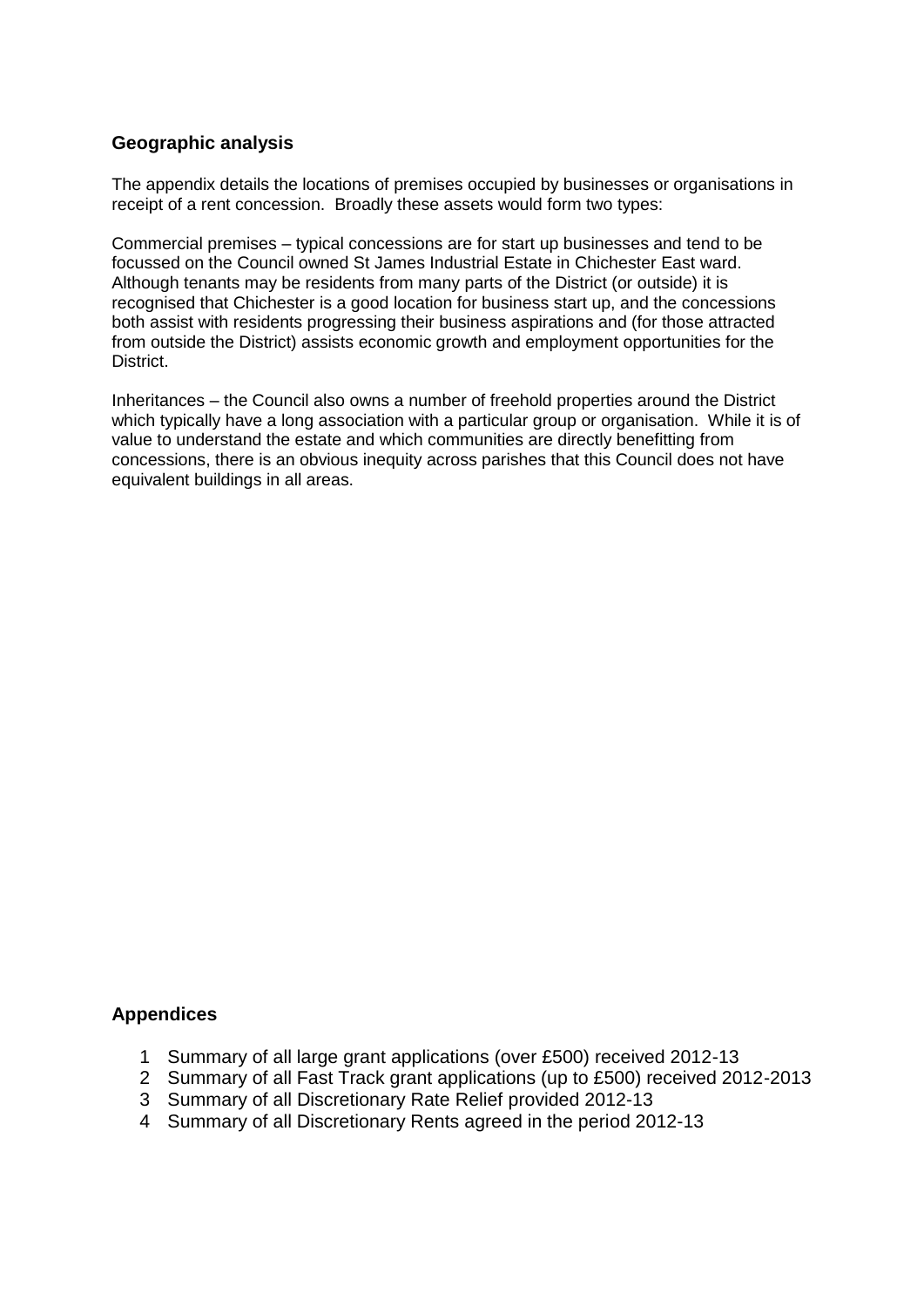# **Appendix 1 Summary of all large grant applications (over £500) received 2012-2013**

| Org. name                                           | <b>Request</b> | <b>Priority</b>             | <b>Decision</b> | <b>Date</b> | <b>Grant</b> |
|-----------------------------------------------------|----------------|-----------------------------|-----------------|-------------|--------------|
| Rake Village Hall &<br><b>Recreation Ground</b>     | £1,962.06      | Environment                 | Approved        | 5-Jul       | £2,000.00    |
| <b>Pallant House Gallery</b>                        | £20,000.00     | Health &<br>Wellbeing       | Approved        | 5-Jul       | £7,500.00    |
| The Coultershaw Trust                               | £15,000.00     | Health &<br>Wellbeing       | Approved        | 5-Jul       | £15,000.00   |
| Chichester Film &<br><b>Video Makers</b>            | £937.00        | Health &<br>Wellbeing       | Approved        | 5-Jul       | £500.00      |
| Lodsworth Croquet<br>Club                           | £7,239.00      | Health &<br>Wellbeing       | Approved        | 5-Jul       | £4,000.00    |
| <b>Bury Parish Council</b>                          | £2,339.00      | Health &<br>Wellbeing       | Approved        | 5-Jul       | £1,070.00    |
| Home Start Chichester<br>& District                 | £7,000.00      | Housing &<br>Neighbourhoods | Approved        | 5-Jul       | £7,000.00    |
| <b>Chichester Access</b><br>Group                   | £5,000.00      | Economy                     | Approved        | 18-Oct      | £5,000.00    |
| <b>Chichester City Centre</b><br>Partnership        | £10,000        | Economy                     | Approved        | 18-Oct      | £3,000.00    |
| <b>Lurgashall Recreation</b><br>Association         | £25,000.00     | Health &<br>Wellbeing       | Approved        | 18-Oct      | £25,000.00   |
| <b>Rogate Bowling Club</b>                          | £2,440.00      | Health &<br>Wellbeing       | Approved        | 18-Oct      | £1000.00     |
| Singleton Village Hall                              | £5,000.00      | Housing &<br>Neighbourhoods | Approved        | 18-Oct      | £5,000.00    |
| Sammy Community<br>Transport                        | £25,000.00     | Transport &<br>Access       | Approved        | 18-Oct      | £7,500.00    |
| Immanuel Church                                     | £2,000.00      | Housing &<br>Neighbourhoods | Approved        | 18-Oct      | £2,000.00    |
| Taste & Savour Ltd                                  | £25,000.00     | Economy                     | Refused         | 18-Oct      |              |
| Peek a Boo Moves                                    | £2,550.00      | Health &<br>Wellbeing       | Refused         | 18-Oct      | ۰            |
| Lavant Community<br>Shop & Café                     | £25,000.00     | Economy                     | Approved        | 24-Jan      | £25,000.00   |
| <b>Chichester Rugby</b><br><b>Football Club</b>     | £2,000.00      | Health &<br>Wellbeing       | Approved        | 24-Jan      | £2,000.00    |
| <b>Chichester Bowmen</b>                            | £3,522.36      | Health &<br>Wellbeing       | Approved        | 24-Jan      | £3,000.00    |
| Chichester and<br><b>Fishbourne Croquet</b><br>Club | £1,670.00      | Health &<br>Wellbeing       | Approved        | 24-Jan      | £1,000.00    |
| <b>West Sussex Rural</b><br>Mobile Youth Trust      | £3,000.00      | Health &<br>Wellbeing       | Approved        | 24-Jan      | £3,000.00    |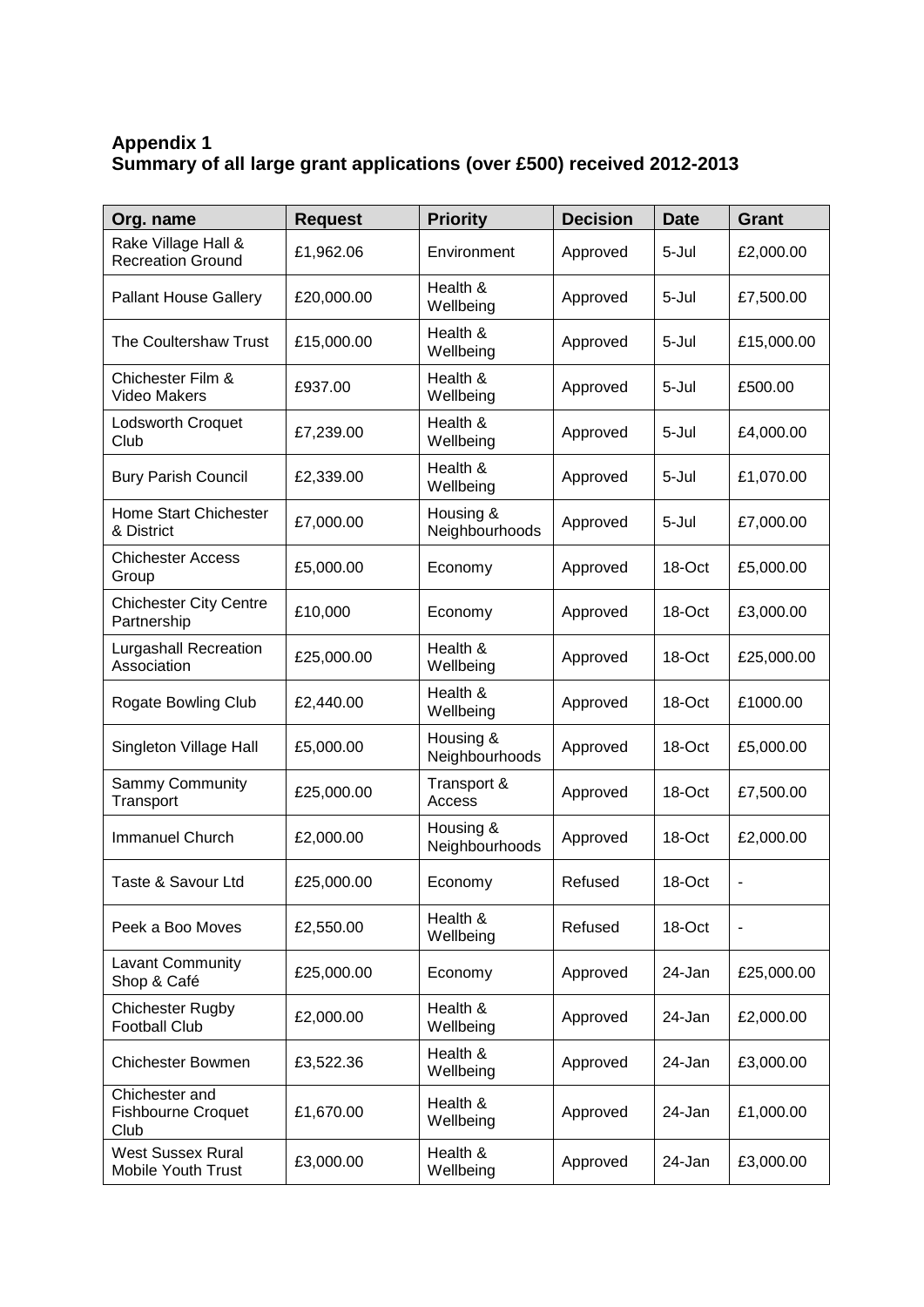| Relate (Chichester<br>Branch)                                | £2,570    | Health &<br>Wellbeing       | Approved  | 24-Jan         | £2,570                                                         |
|--------------------------------------------------------------|-----------|-----------------------------|-----------|----------------|----------------------------------------------------------------|
| Henry Warren Village<br>Club                                 | £25,000   | Housing &<br>Neighbourhoods | Approved  | 24-Jan         | £7,622<br>(£17,378<br>allocated<br>from Low<br>Carbon<br>fund) |
| Contact 88                                                   | £1,000.00 | Transport &<br>Access       | Approved  | 24-Jan         | £1,000.00                                                      |
| <b>Selsey &amp; District Carers</b><br><b>Support Group</b>  | £2,000.00 | Health &<br>Wellbeing       | Refused   | 24-Jan         | ٠                                                              |
| <b>Chichester Information</b><br>Shop for Young People       | £9,850.00 | Health &<br>Wellbeing       | Refused   | 24-Jan         |                                                                |
| Lifecentre                                                   | £2,500.00 | Health &<br>Wellbeing       | Approved  | 14-Mar         | £1,500.00                                                      |
| <b>Chichester Counselling</b><br><b>Services</b>             | £5,600.00 | Health &<br>Wellbeing       | Approved  | 14-Mar         | £4,800.00                                                      |
| <b>Options Pregnancy</b><br>Crisis                           | £4,425.00 | Health &<br>Wellbeing       | Approved  | 14-Mar         | £4,425.00                                                      |
| <b>Cruse Bereavement</b><br>Care                             | £2,100.00 | Health &<br>Wellbeing       | Approved  | 14-Mar         | £2,100.00                                                      |
| <b>Thorney Island Sailing</b><br>Club                        | £1,557.00 | Health &<br>Wellbeing       | Approved  | 14-Mar         | £1,557.00                                                      |
| Sussex Assoc for Spina<br><b>Bifida and</b><br>Hydrocephalus | £1,500.00 | Health &<br>Wellbeing       | Approved  | 14-Mar         | £1,500.00                                                      |
| <b>West Sussex Mediation</b><br>Service                      | £3,000.00 | Housing &<br>Neighbourhoods | Approved  | 14-Mar         | £3,000.00                                                      |
| Sportsmanship First                                          | £9,982.50 | Health &<br>Wellbeing       | Withdrawn | $\blacksquare$ | ٠                                                              |
| Women's Wisdom                                               | £25,000   | Economy                     | Refused   | 14-Mar         | ۰                                                              |
| The Point, Scope W Sx                                        | £20,000   | Transport &<br>Access       | Refused   | 14-Mar         |                                                                |
| <b>Shipley Arts Festival</b>                                 | £3,000.00 | Health &<br>Wellbeing       | Refused   | 14-Mar         |                                                                |
| <b>EzGreen Ltd</b>                                           | £19,240   | Transport &<br>Access       | Deferred  | 14-Mar         |                                                                |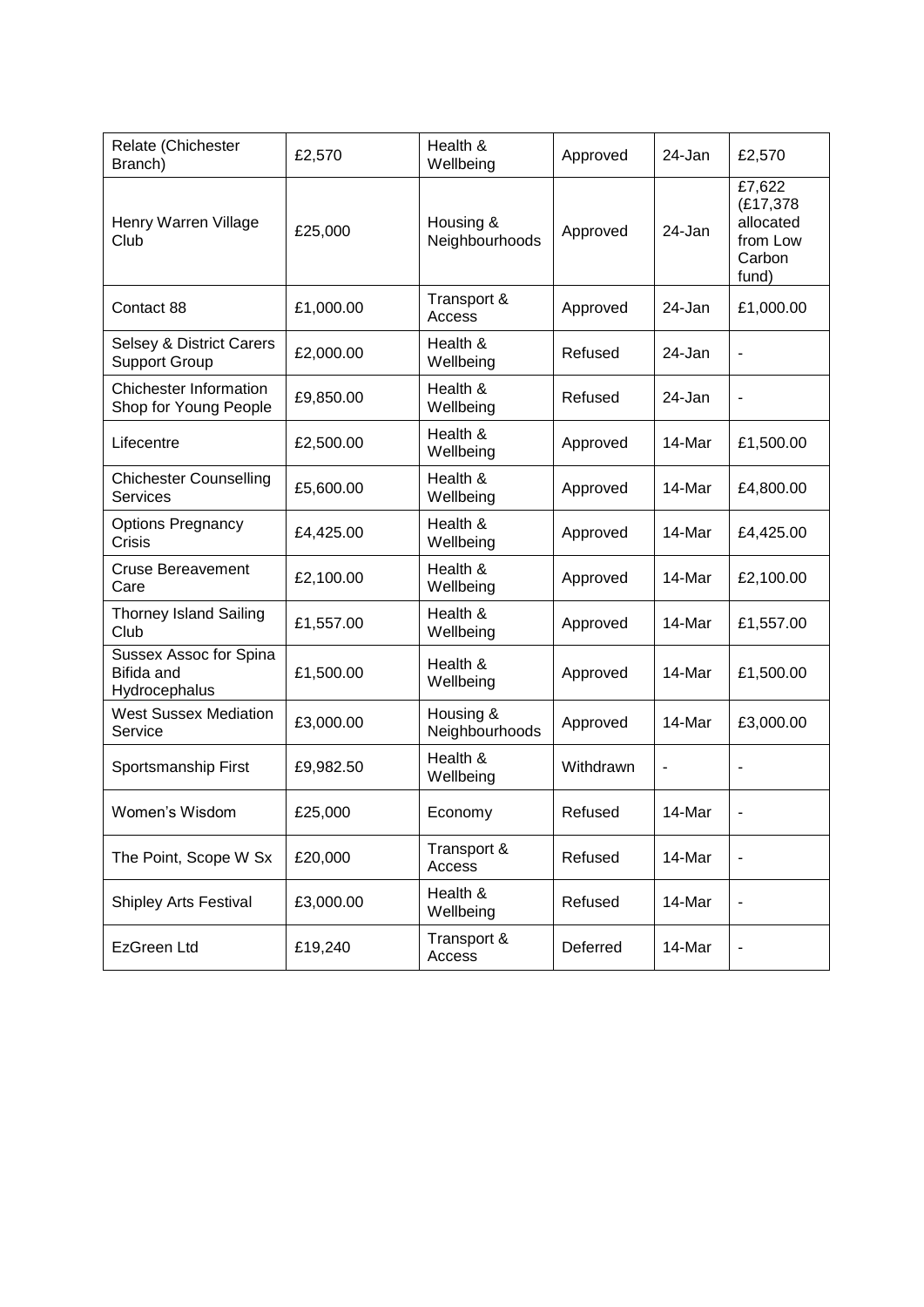# **Appendix 2 Summary of all Fast Track grant applications (up to £500) received 2012-2013**

| Org. name                                        | <b>Date</b>   | <b>Request</b> | <b>Priority</b>             | <b>Decision</b> | <b>Amount</b> |
|--------------------------------------------------|---------------|----------------|-----------------------------|-----------------|---------------|
| <b>Selsey Festival</b>                           | May-12        | £500.00        | Health &<br>Wellbeing       | Approved        | £500.00       |
| National Trust, Petworth<br>House                | May-12        | £500.00        | Health &<br>Wellbeing       | Approved        | £500.00       |
| <b>Midhurst Rother Cottage</b>                   | May-12        | £500.00        | Health &<br>Wellbeing       | Approved        | £500.00       |
| <b>Westbourne &amp; Dist</b><br>Allotments       | June-12       | £300.00        | Environment                 | Approved        | £300.00       |
| <b>Selsey Business</b><br>Partnership            | June-12       | £500.00        | Economy                     | Approved        | £500.00       |
| Bracklesham Bay<br><b>Community Association</b>  | July-12       | £370.00        | Housing &<br>Neighbourhoods | Approved        | £250.00       |
| Selsey Timebank                                  | July-12       | £478.00        | Housing &<br>Neighbourhoods | Withdrawn       |               |
| Vitalise                                         | July-12       | £453.75        | Health &<br>Wellbeing       | Approved        | £300.00       |
| <b>Sussex Hampshire Off</b><br><b>Road Track</b> | July-12       | £500.00        | Environment                 | Approved        | £500.00       |
| <b>Midhurst Tourism</b><br>Partnership           | Aug-12        | £500.00        | Economy                     | Approved        | £500.00       |
| <b>Taste and Savour Ltd</b>                      | Aug-12        | £435.00        | Economy                     | Refused         |               |
| West Weald Landscape<br>Partnership              | Aug-12        | £476.80        | Environment                 | Approved        | £250.00       |
| <b>Graffham Empire Movies</b>                    | Sept-12       | £500.00        | Health &<br>Wellbeing       | Refused         |               |
| Sutton & Barlavington PC                         | Oct-12        | £397.50        | Housing &<br>Neighbourhoods | Approved        | £397.50       |
| <b>Selsey Business</b><br>Partnership            | <b>Nov-12</b> | £500.00        | Economy                     | Approved        | £500.00       |
| Cancerwise                                       | <b>Nov-12</b> | £500.00        | Health &<br>Wellbeing       | Approved        | £500.00       |
| <b>Whyke Estate Community</b><br>Association     | <b>Dec-12</b> | £400.00        | Housing &<br>Neighbourhoods | Approved        | £400.00       |
| <b>Hunston Canoe Club</b>                        | Dec-12        | £460.00        | Health &<br>Wellbeing       | Approved        | £460.00       |
| Wisborough Green table<br><b>Tennis Club</b>     | Dec-12        | £200.00        | Health &<br>Wellbeing       | Approved        | £200.00       |
| <b>Chichester Chamber</b><br>Concerts            | Dec-12        | £200.00        | Health &<br>Wellbeing       | Refused         |               |
| Rotary Club of Chichester<br>Priory              | Dec-12        | £500.00        | Health &<br>Wellbeing       | Refused         |               |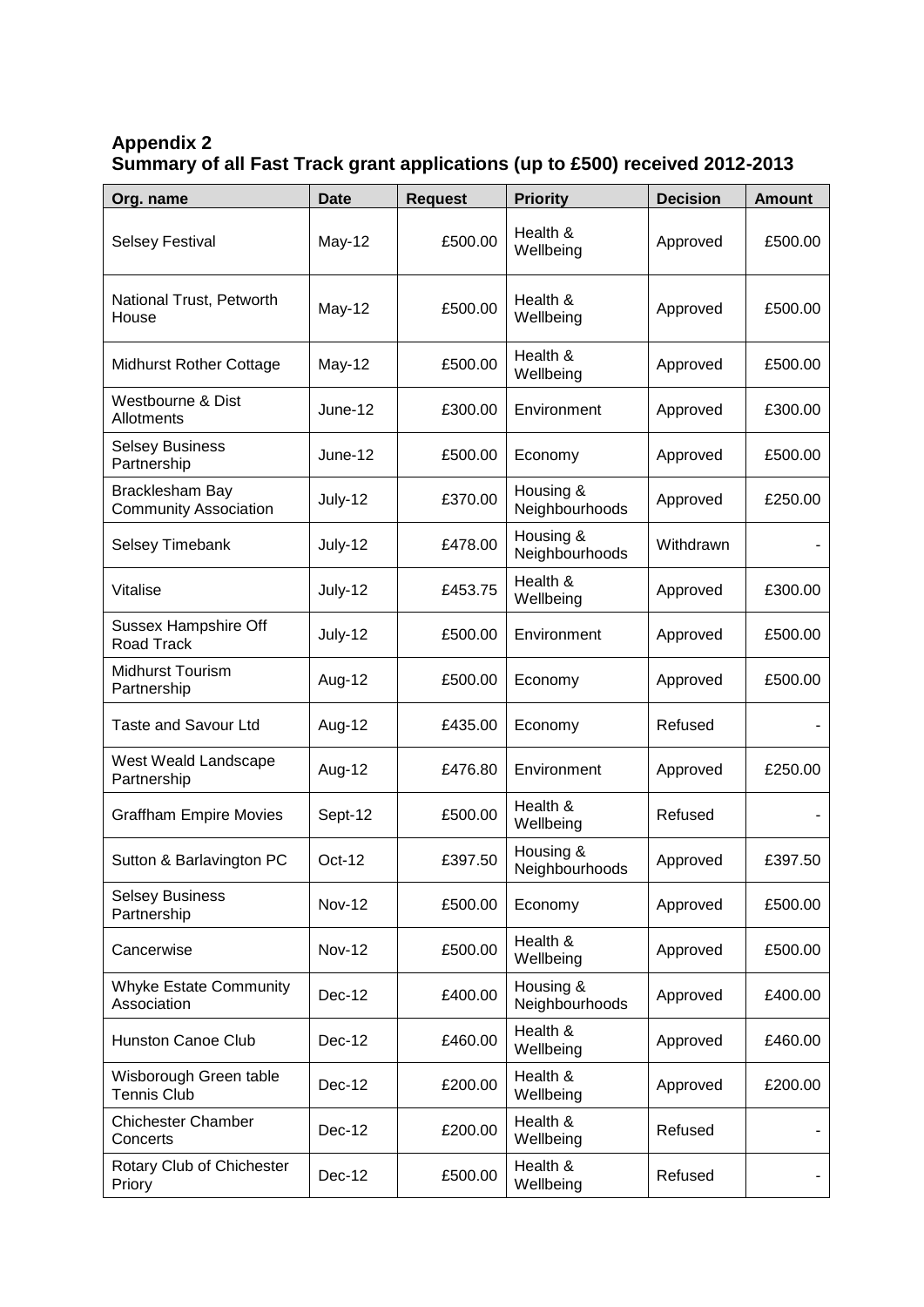| University of Chichester                        | $Jan-13$ | £474.00 | Health &<br>Wellbeing       | Approved | £474.00 |
|-------------------------------------------------|----------|---------|-----------------------------|----------|---------|
| Chichester & Witterings<br><b>PHAB Club</b>     | $Jan-13$ | £500.00 | Housing &<br>Neighbourhoods | Approved | £500.00 |
| <b>Midhurst Netball Club</b>                    | $Feb-12$ | £444.28 | Health &<br>Wellbeing       | Approved | £445.00 |
| The Rude Mechanical<br>Theatre Company          | $Feb-13$ | £450.00 | Health &<br>Wellbeing       | Approved | £450.00 |
| <b>Fernhurst Good</b><br><b>Companions Club</b> | $Feb-13$ | £125.00 | Health &<br>Wellbeing       | Approved | £125.00 |
| Chichester Area Mind                            | $Feb-13$ | £424.00 | Health &<br>Wellbeing       | Approved | £424.00 |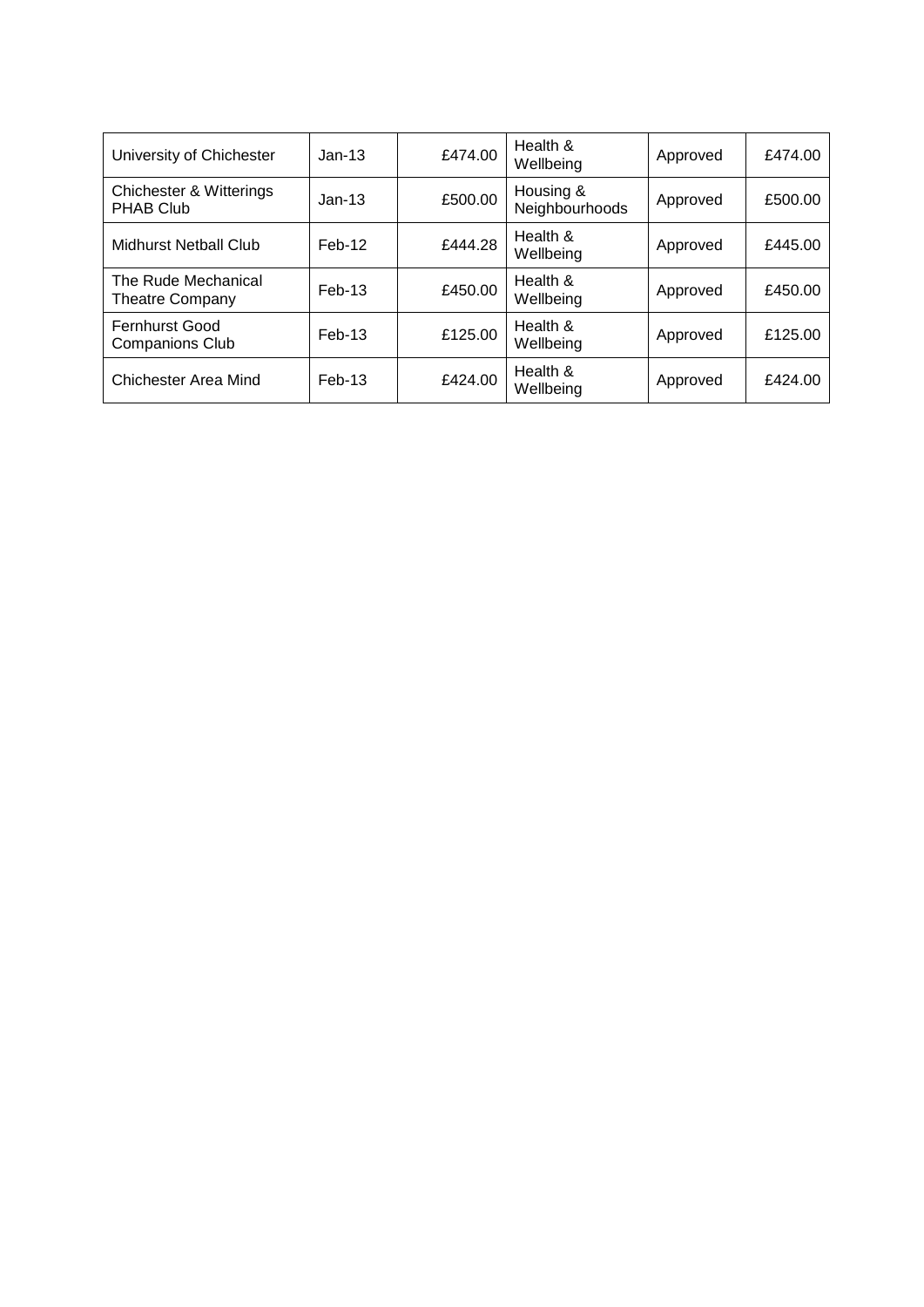## **Appendix 3 Discretionary Rate Relief**

| <b>Parish</b>                      | <b>Property address</b>                                                         | <b>Award</b> | <b>Cost</b> |
|------------------------------------|---------------------------------------------------------------------------------|--------------|-------------|
|                                    |                                                                                 |              |             |
|                                    | <b>Not for Profit organisations</b>                                             |              | 25%         |
| Apuldram                           | Dell Quay Sailing Club, Dell Quay Road, Chichester                              | £2,214.57    | £553.64     |
| Apuldram                           | North & South Of Dell Quay, Dell Quay Road,<br>Chichester                       | £545.63      | £136.41     |
| <b>Chichester</b>                  | Unity Arts Trust, Units 15/16, St James Industrial<br>Estate, Westhampnett Road | £2,449.98    | £612.50     |
| <b>Selsey</b>                      | Crablands Club, Crablands, Selsey, Chichester                                   | £3,037.50    | £759.38     |
|                                    | <b>Total 2012-13</b>                                                            | £8,247.68    | £2,061.92   |
|                                    | <b>Charities and Community Amateur Sports</b><br><b>Clubs</b>                   |              | 75%         |
| <b>Midhurst</b>                    | The Grange Community Association, Bepton Road,<br>Midhurst, (Community Centre). | £642.52      | £489.89     |
| <b>Midhurst</b>                    | The Grange Community Association, Bepton Road,<br>Midhurst, (Sports Centre).    | £7,511.20    | £5,633.40   |
| <b>Tangmere</b>                    | Chichester Family Church, Units at Tangmere Airfield,<br>Chichester,            | £4,306.45    | £3,229.84   |
|                                    | <b>Total 2012-13</b>                                                            | £12,460.17   | £9,345.13   |
|                                    |                                                                                 |              |             |
|                                    | <b>Rural Public Houses</b>                                                      |              | 25%         |
| <b>Cocking</b>                     | The Blue Bell Inn, Cocking, Midhurst, GU29 9HN                                  | £2,862.50    | £715.63     |
| Compton                            | Coach and Horses, The Square, Compton, Chichester                               | £1,741.44    | £435.36     |
| <b>Compton</b>                     | Victoria Inn, West Marden, Chichester                                           | £2,576.25    | £644.06     |
| <b>Funtington</b>                  | Richmond Arms, Woodmancote, Emsworth                                            | £2,461.75    | £615.43     |
| <b>Cocking</b>                     | The Blue Bell Inn, Cocking, Midhurst                                            | £2,862.50    | £715.63     |
| Lodsworth<br><b>Plaistow &amp;</b> | Three Moles Inn, Selham, Petworth, West Sussex                                  | £2,404.50    | £601.13     |
| <b>Ifold</b>                       | Sun Inn, Plaistow, Billingshurst                                                | £916.00      | £229.00     |
|                                    | <b>Total 2012-13</b>                                                            | £14,794.44   | £3,698.61   |
|                                    | <b>Rural Shops</b>                                                              |              | 25%         |
| <b>Bury</b>                        | The Post Office. Bury Village Hall, Bury, Pulborough                            | £182.31      | £45.58      |
| Chidham &<br><b>Hambrook</b>       | Hambrook Post Office, Broad Road., Hambrook,<br>Chichester                      | £732.80      | £183.20     |
| Cocking                            | Cocking Post Office, Cocking, Midhurst                                          | £383.57      | £95.89      |
| Compton                            | The Village Shop & Tearoom, The Square, Compton,<br>Chichester                  | £996.15      | £249.04     |
| <b>Donnington</b>                  | 68, Stockbridge Road., Chichester                                               | £1,786.20    | £446.55     |
| <b>Easebourne</b>                  | Easebourne Village Stores, Easebourne Street,<br>Easebourne, Midhurst           | £858.75      | £214.69     |
| <b>Fernhurst</b>                   | 1, Church Road, Fernhurst, Haslemere                                            | £538.15      | £134.54     |
| Graffham                           | Graffham Village Shop, Graffham, Petworth                                       | £1,167.90    | £291.98     |
| <b>Harting</b>                     | Harting Stores, North Lane, South Harting, Petersfield                          | £1,259.50    | £314.88     |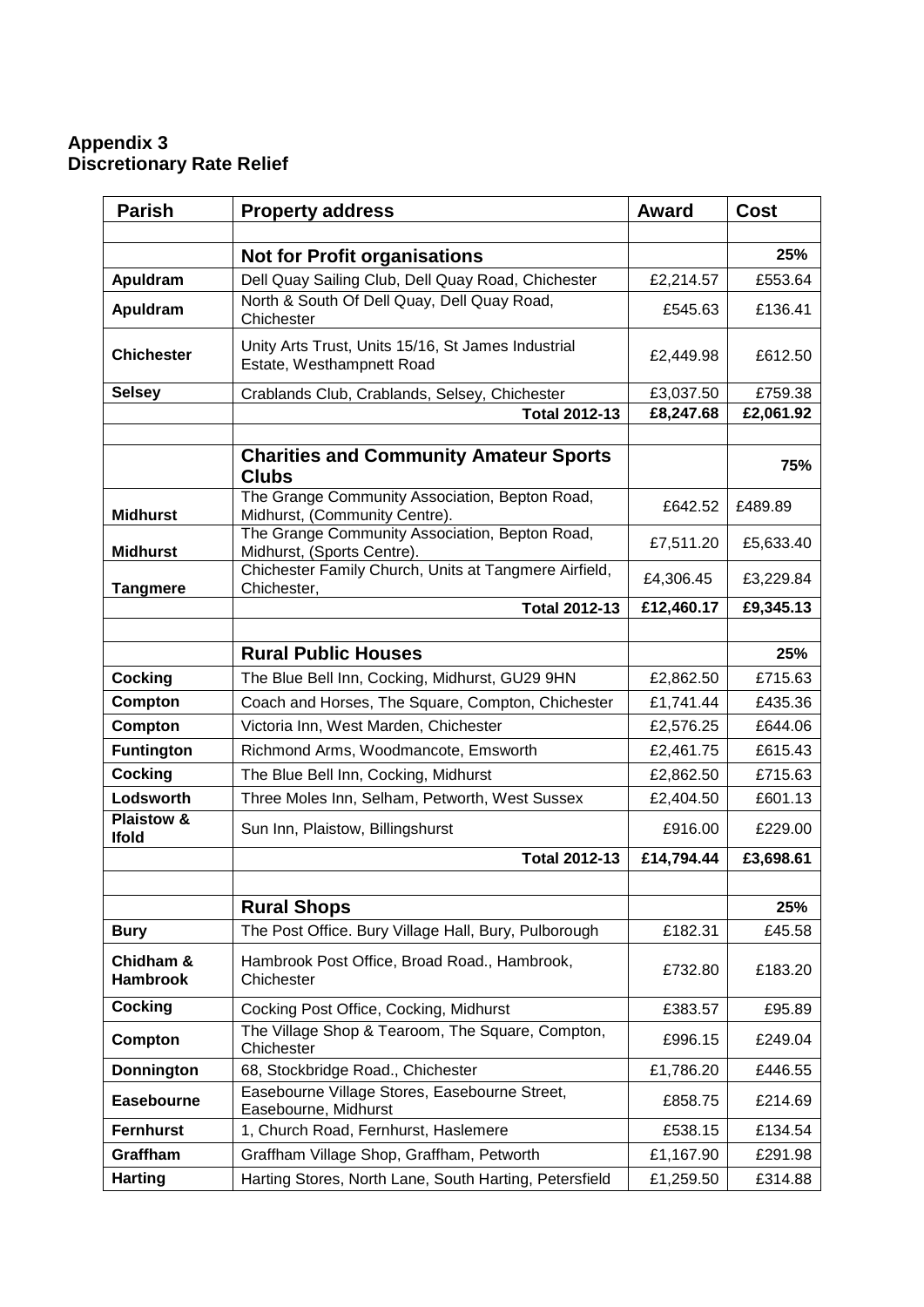| <b>Harting</b>                       | Post Office, South Harting, Petersfield                            | £498.07    | £124.52   |
|--------------------------------------|--------------------------------------------------------------------|------------|-----------|
| <b>Hunston</b>                       | Hunston Post Office, Selsey Road, Hunston,<br>Chichester           | £1534.30   | £383.58   |
| <b>Kirdford</b>                      | Kirdford Community Shop, Russett Place, Kirdford,<br>Billingshurst | £1,877.80  | £469.45   |
| Linchmere                            | 126, Camelsdale Road., Haslemere                                   | £1,603.00  | £400.75   |
| Lodsworth                            | Lodsworth Village Shop, Lodsworth, Petworth                        | £1,019.05  | £254.76   |
| Loxwood                              | Old Post Office, Guildford Road, Loxwood,<br>Billingshurst         | £744.25    | £186.06   |
| Lurgashall                           | Lurgashall Post Office, Lurgashall, Petworth                       | £801.50    | £200.38   |
| <b>Milland</b>                       | Milland Community Shop, Iping Road, Milland, Liphook               | £927.45    | £231.86   |
| Northchapel                          | Post Office & Stores, Northchapel, Petworth                        | £1,877.80  | £469.45   |
| <b>Plaistow with</b><br><b>Ifold</b> | Plaistow Store, Plaistow, Billingshurst                            | £1,465.60  | £366.40   |
| <b>Plaistow with</b><br><b>Ifold</b> | Oak Tree Stores, Plaistow Road., Loxwood,<br>Billingshurst         | £1,041.95  | £260.49   |
| Rogate                               | Rake Stores And Post Office, Rake, Liss                            | £1,182.52  | £295.63   |
| Rogate                               | Rogate Stores, West Street, Rogate, Petersfield                    | £2,301.98  | £575.50   |
| <b>Selsey</b>                        | Comptons, Chichester Road, Selsey, Chichester                      | £5,400.00  | £1,350.00 |
| <b>West Dean</b>                     | West Dean Stores, West Dean, Chichester                            | £1,053.40  | £263.35   |
| Wisborough<br>Green                  | Wisborough Green Stores, Wisborough Green,<br>Billingshurst        | £1,854.90  | £463.73   |
| Woolbeeding<br>with Redford          | Redford Village Shop, Redford, Midhurst                            | £675.55    | £168.89   |
|                                      | <b>Total 2012-13</b>                                               | £33,764.45 | £8,441.12 |
|                                      |                                                                    |            |           |